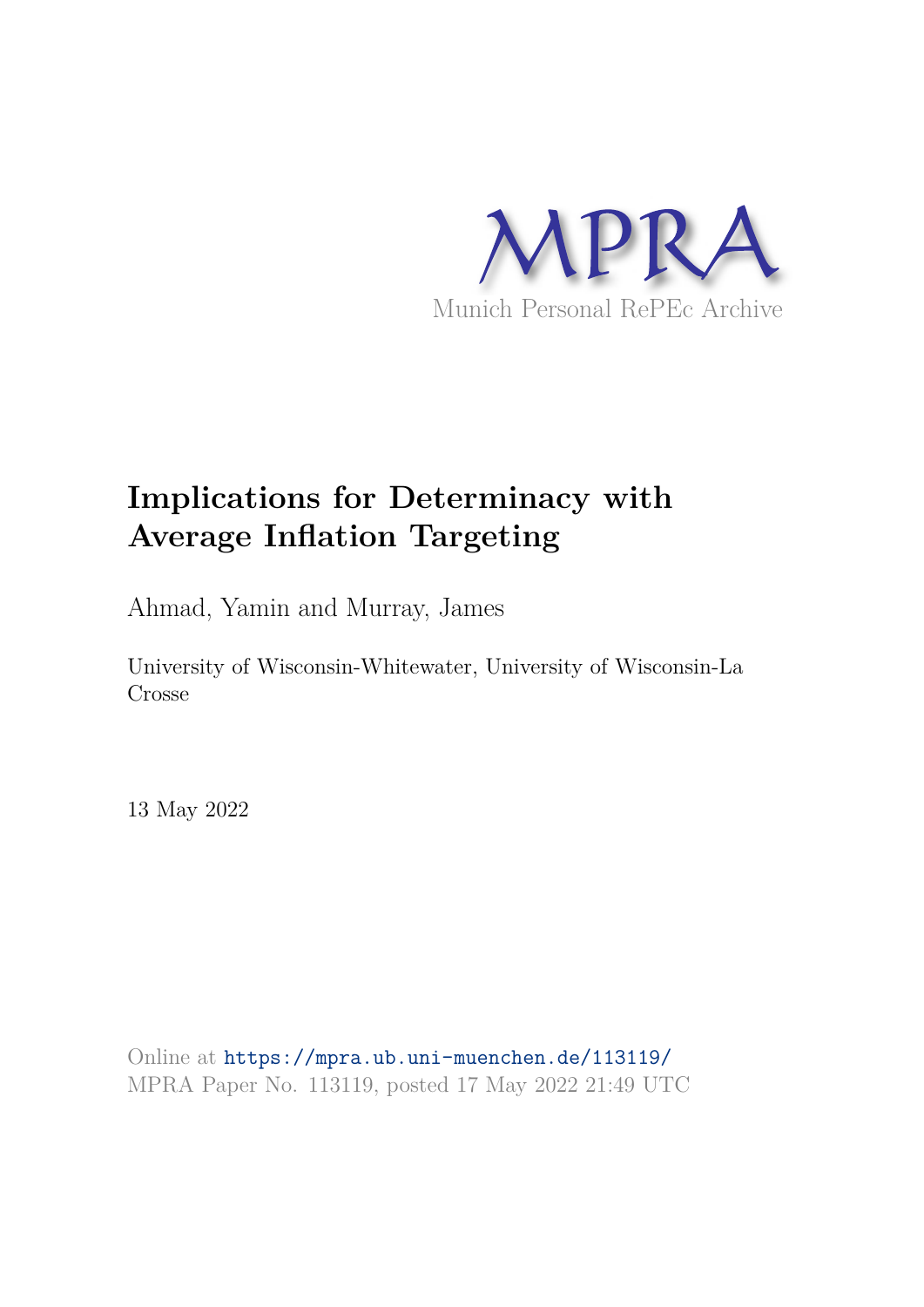# Implications for Determinacy with Average Inflation Targeting

Yamin Ahmad<sup>a,∗</sup>, James Murray<sup>b</sup>

<sup>a</sup>*Dept. of Economics, University of Wisconsin - Whitewater, 809 W. Starin Road, Whitewater, WI 53190, USA*

<sup>b</sup>*Dept. of Economics, University of Wisconsin - La Crosse, 1725 State St., La Crosse, WI 54601, USA*

# Abstract

We use a standard New Keynesian model to explore implications of backward- and forwardlooking windows for monetary policy with average inflation targeting and investigate the conditions for determinacy. A unique equilibrium rules out sunspot shocks that can lead to self-fulfilling shocks for inflation expectations. We find limitations for the length of the forward window and demonstrate how this depends on other parameters in the model, including parameters governing monetary policy and expectations formation.

JEL Classification: E50, E52, E58 Keywords: Average Inflation Targeting, Determinacy, Monetary Policy

# 1. Introduction

In 2020, the Fed laid out an average inflation targeting (AIT) monetary policy framework where inflation could temporarily deviate from the Fed's target in the short run, as long as the average level of inflation in the medium to long run remained consistent with the Fed's target. If inflation remained consistently below its target for some period, it could be followed by a period where inflation would remain above its target.

Recent research has been examining a range of issues related to AIT, including welfare implications (e.g. Budianto et al., 2020; Eo and Lie, 2020), how AIT affects inflation expectations

<sup>∗</sup>Corresponding author

*Email addresses:* ahmady@uww.edu (Yamin Ahmad ), jmurray@uwlax.edu (James Murray)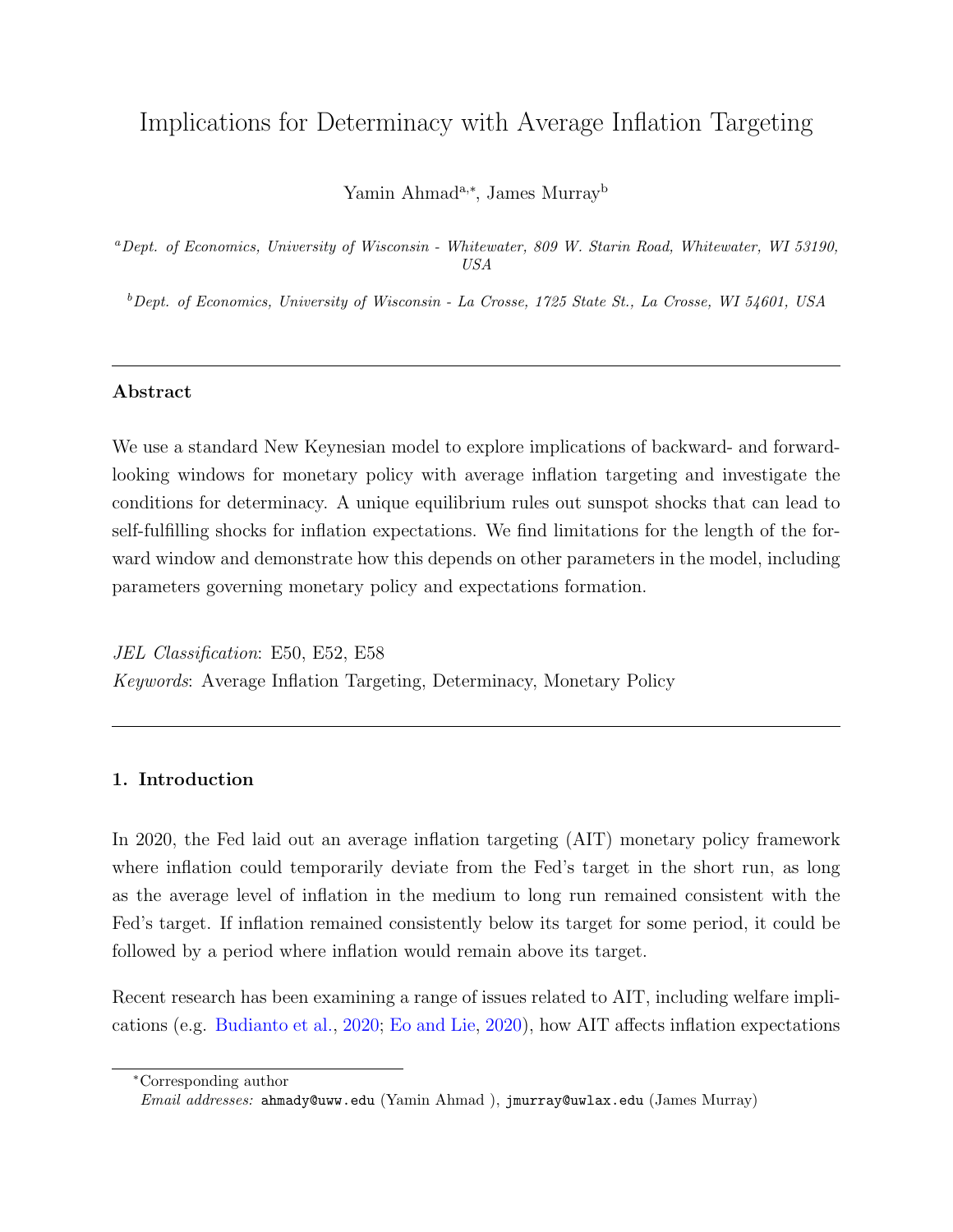(e.g. Coibion et al., 2020; Hoffmann et al., 2022), and implications for boundedly-rational expectations on macroeconomic outcomes (eg: Honkapohja and McClung, 2021; Budianto et al., 2020). A central question that pertains to the literature on the AIT framework is the window for how the 'average' level of inflation is determined. It may be based purely on past values of inflation, expectations of future values for inflation, or some combination.

We examine this issue within the context of a standard three-equation New Keynesian model. We construct a measure of the inflation target that is a weighted average of past observations of inflation, current inflation, and expectations for future values of inflation. We evaluate conditions on monetary policy and the target window to assure determinacy. With indeterminacy, the economy is subject to sunspot shocks, where self-fulfilling expectation shocks can lead to excess volatility in the business cycle (see, for example, Lubik and Schorfheide, 2004).

## 2. Model

This paper builds upon a standard three-equation New Keynesian model along the lines of Clarida et al. (1999).

#### 2.1. Baseline Framework

The IS equation is derived from consumer utility maximization and states that the current output gap depends on expectations of next period's output gap, and is negatively related to the real interest rate:

$$
x_t = x_{t+1|t}^e - \frac{1}{\sigma} \left( r_t - \pi_{t+1|t}^e - r^n \right) + \xi_t^x, \tag{1}
$$

where  $x_t$  denotes the output gap (given by the difference between the log of output and its natural rate),  $r_t$  is the nominal interest rate,  $\pi_t$  the inflation rate,  $r^n = 1/\beta - 1$  the natural rate of interest and  $\beta \in (0,1)$  is the household's discount factor, and  $x_{t+1|t}^e$  and  $\pi_{t+1|t}^e$  represent private sector expectations on next period's output gap and inflation rate, respectively. The preference parameter,  $\sigma$ , is inversely related to consumers' intertemporal elasticity of substitution, and  $\xi_t^x$ , represents a demand shock. A fraction of agents,  $\lambda \in [0, 1)$ ,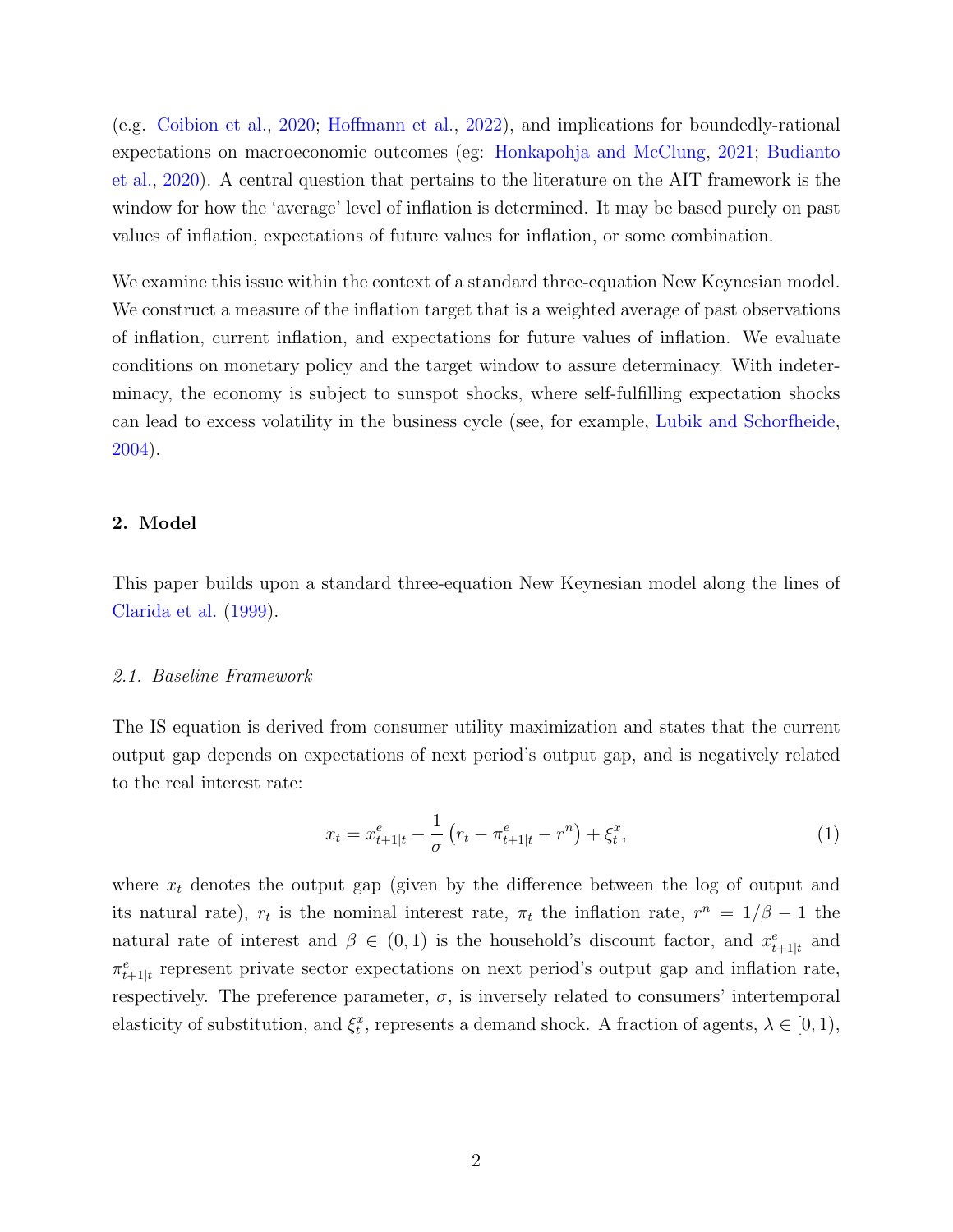form naïve expectations, so aggregate expectations are given by,

$$
x_{t+1}^e = \lambda x_t + (1 - \lambda) \mathbb{E}_t x_{t+1},
$$
  
\n
$$
\pi_{t+1}^e = \lambda \pi_t + (1 - \lambda) \mathbb{E}_t \pi_{t+1}.
$$
\n(2)

Expectations are fully rational when  $\lambda = 0$ . We explore the implications for indeterminacy when not all agents are fully rational.

The second equation is the Phillips Curve which states that inflation depends on the expectation of next period's inflation and the output gap:

$$
(\pi_t - \pi^*) = \beta(\pi_{t+1|t}^e - \pi^*) + \kappa x_t + \xi_t^{\pi}, \tag{3}
$$

where  $\pi^*$  is the long-run steady state inflation rate,  $\xi_t^{\pi}$  is an exogenous cost shock, and  $\kappa$  is a reduced form parameter that is inversely related to the degree of price stickiness.<sup>1</sup>

The third relationship governs monetary policy:

$$
r_t = (1 - \rho_r)(r^n + \pi^*) + \rho_r r_{t-1} + (1 - \rho_r) \left[ \psi_\pi (\pi_t^A - \pi^*) + \psi_x x_t \right] + \epsilon_t^r, \tag{4}
$$

where  $\rho_r$  captures persistence, and  $\psi_\pi$  and  $\psi_x$  represent policy responses to inflation and the output gap, respectively. The average inflation target is given by  $\pi_t^A$  and  $\epsilon_t^r$  is a monetary policy shock.

#### 2.2. Average Inflation Targeting

Monetary policy targets an average value of inflation over a target window that may include backward- and forward-looking terms for inflation. The average inflation target is:

$$
\pi_t^A = \gamma \pi_t^B + (1 - \gamma) \pi_t^F,\tag{5}
$$

where  $\gamma \in [0,1]$  is the relative weight given to past average inflation,  $\pi_t^B$ , versus expected future average inflation,  $\pi_t^F$ . The past average inflation is given by,

$$
\pi_t^B = \delta_B \pi_t + (1 - \delta_B) \pi_{t-1}^B,
$$
\n(6)

<sup>&</sup>lt;sup>1</sup>In a typical model,  $\kappa = (1/\omega)(1 - \omega)(1 - \omega\beta)$ , where  $\omega \in (0, 1)$  is the fraction of firms that do not re-optimize their prices each period. Smets and Wouters (2007) estimate  $\omega \approx 0.66$ .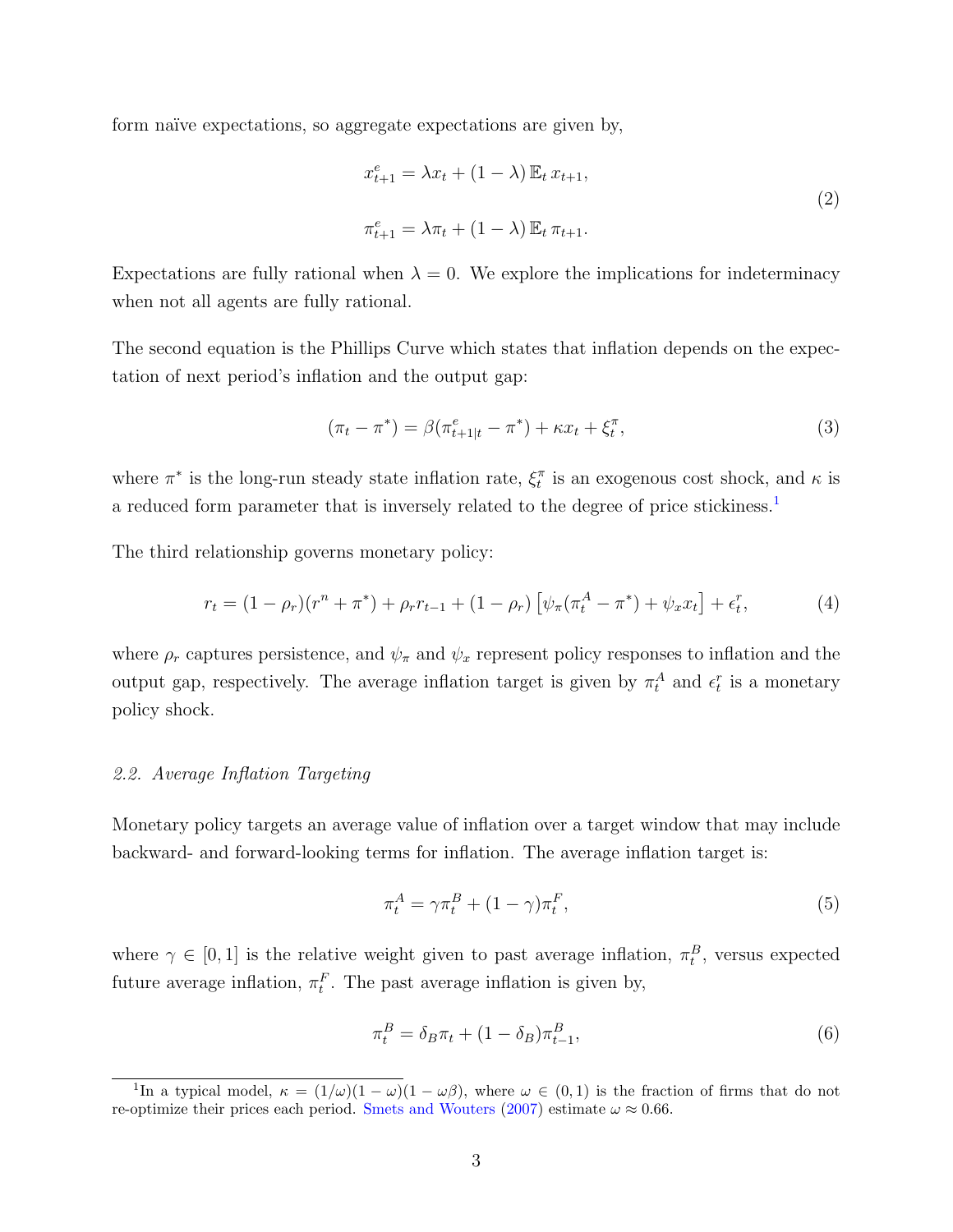where  $\delta_B \in (0,1)$  is the weight given to the most recent observation. We include the current value for inflation,  $\pi_t$ , in this "backward-looking" window. Repeated substitution reveals the nature with which the weights decline geometrically with time:

$$
\pi_t^B = \delta_B \sum_{j=0}^{\infty} (1 - \delta_B)^j \pi_{t-j},\tag{7}
$$

where  $\delta_B(1-\delta_B)^j$  is the weight on an observation of inflation j periods in the past,  $\sum_j \delta_B(1-\delta_B)^j$  $(\delta_B)^j = 1$ , and  $\lim_{j\to\infty} \delta_B(1-\delta_B)^j = 0$ . Smaller values for  $\delta_B$  can be viewed as longer backward-looking windows for average inflation targeting and a weight of  $\delta_B$  approximates monetary policy behavior using an equally-weighted finite window of length  $1/\delta_B$  periods. Similarly,

$$
\pi_t^F = \delta_F \mathbb{E}_t \pi_{t+1} + (1 - \delta_F) \mathbb{E}_t \pi_{t+1}^F,
$$
\n
$$
(8)
$$

where  $\delta_F \in (0, 1)$  is the weight given to next period's expected inflation. The forward-looking average is a sum of only expected future outcomes. Repeated substitution reveals,

$$
\pi_t^F = \delta_F \sum_{j=0}^{\infty} (1 - \delta_F)^j E_t \pi_{t+1+j},
$$
\n(9)

where the weight on expected inflation rate j periods in the future,  $\delta_F (1 - \delta_F)^j$ , declines geometrically with the distance into the future,  $\sum_j \delta_F (1-\delta_F)^j = 1$ , and  $\lim_{j\to\infty} \delta_F (1-\delta_F)^j = 1$ 0. The value  $1/\delta_F$  approximates the length of an equally-weighted finite forward-looking window. We vary the parameters  $\{\delta_B, \delta_F, \gamma, \lambda, \psi_\pi, \psi_x, \rho_r\}$  and explore the implications for determinacy below. Note that a standard Taylor-type rule emerges as a special case with  $\gamma = 1.0$  and  $\delta_B = 1.0$ .

#### 2.3. Full Model

Following Sims (2002), the model can be expressed as,

$$
\Gamma_0 y_t = \Gamma_1 y_{t-1} + \Psi z_t + \Pi \eta_t \tag{10}
$$

where  $y_t$  is a vector that includes  $x_t$ ,  $\pi_t$ ,  $r_t$ ,  $\pi_t^A$ ,  $\pi_t^B$ , and  $\pi_t^F$ ;  $z_t$  is a vector of the shocks,  $\xi_t^x$ ,  $\xi_t^{\pi}$ , and  $\xi_t^r$ ; and  $\eta_t \equiv y_t - E_{t-1}y_t$  equals the ex-post rational expectations forecast errors. We use the method in Sims (2002) to explore regions of indeterminacy.

Parameter calibrations are given in Table 1. Values for  $\sigma$  and  $\kappa$  are set to estimates from Smets and Wouters (2007). We set  $\pi^* = 0.005$  so that the annualized long-run inflation level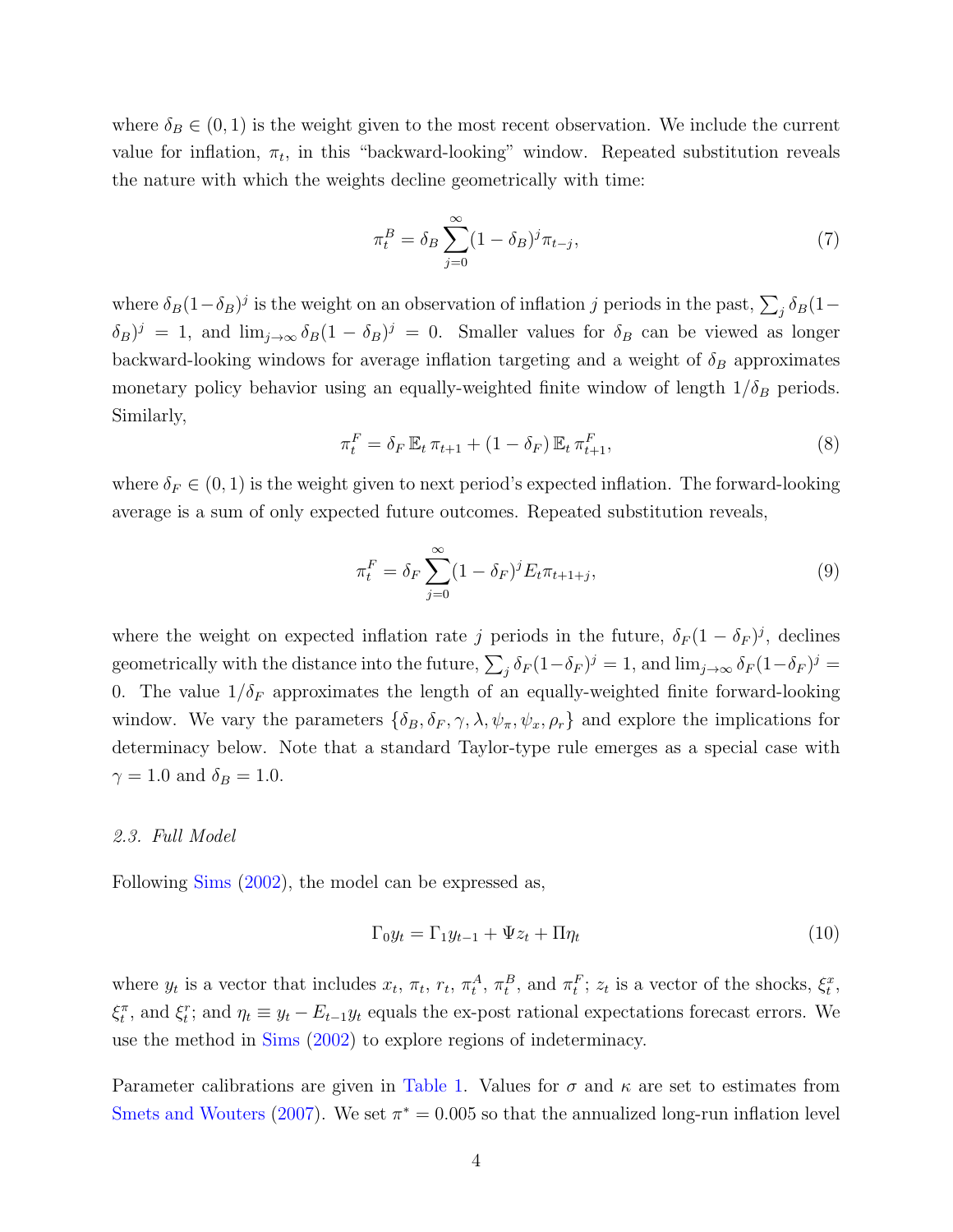| Description                             | Parameter  | Value           |
|-----------------------------------------|------------|-----------------|
| Discount rate (quarterly)               |            | 0.99            |
| Inverse intertemporal elasticity        | $\sigma$   | 0.72            |
| Phillips curve coefficient              | $\kappa$   | 0.178           |
| Steady state inflation rate (quarterly) | $\pi^*$    | 0.005           |
|                                         |            |                 |
|                                         |            |                 |
| <b>Baseline Parameters</b>              | Parameter  | Value(s)        |
| AIT weight past inflation               | $\gamma$   | $\{0.0, 0.25\}$ |
| Backward-looking weight                 | $\delta_B$ | 1.0             |
| Monetary policy: average inflation      | $\psi_\pi$ | 1.5             |
| Monetary policy: output gap             | $\psi_x$   | 0.5             |

#### Table 1: Parameter Calibrations

## is 2%.

We explore the determinacy regions for  $\delta_F$ , the weight placed on the expected value for the next period's inflation in the forward-looking window. We investigate how the regions of determinacy differ with calibrations for the weight placed on past inflation in the AIT window, γ; the weight placed on the most recent inflation observation in the backward-looking window,  $\delta_B$ ; and the Taylor rule coefficients,  $\psi_\pi$ ,  $\psi_x$ , and  $\rho_r$ . The baseline parameters given in Table 1 represent the calibrations we use when not varying each of those particular parameters. We use  $\gamma = 0.0$  for all calibrations not involving the backward-looking parameter,  $\delta_B$ , implying monetary policy is purely forward looking. When exploring determinacy ranges for  $\delta_B$ , we use a weight  $\gamma = 0.25$ . We set the baseline values for  $\psi_x = 0.5$ ,  $\psi_{\pi} = 1.5$ , and  $\rho = 0.0$ .

# 3. Results

Figure 1 shows the regions of determinacy for different values of the forward-looking weight,  $\delta_F$ , depending on four other parameters in the model. Given the inverse relationship between the weight on an individual observation and the length of a finite window, larger values for  $\delta_F$  imply shorter forward-looking windows. The largest value considered, 0.5, approximates a two-quarter window.

Panel (A) demonstrates the importance of using current or past values inflation in the target window. When  $\gamma = 0.0$ , no weight is put on past or current inflation, and the window is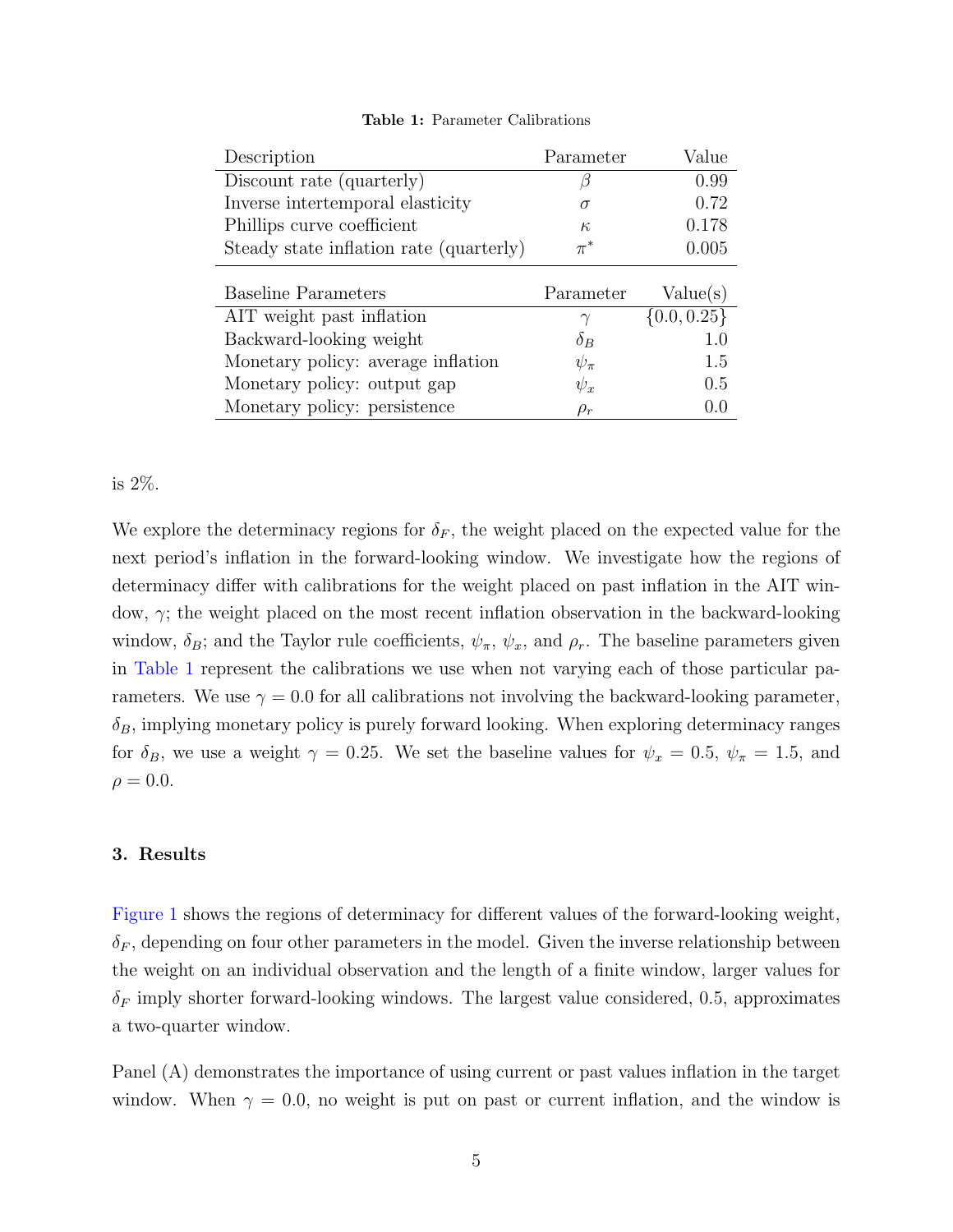

Notes: Parameters not varying in each graph are given in Table 1. In Panel (B), the baseline parameter for  $\gamma$  is 0.25, implying a 25% weight given to the backward-looking window. In all other panels,  $\gamma$  is set to 0.0, implying purely forward-looking windows.

Figure 1: Regions of Determinacy for Forward-Looking Windows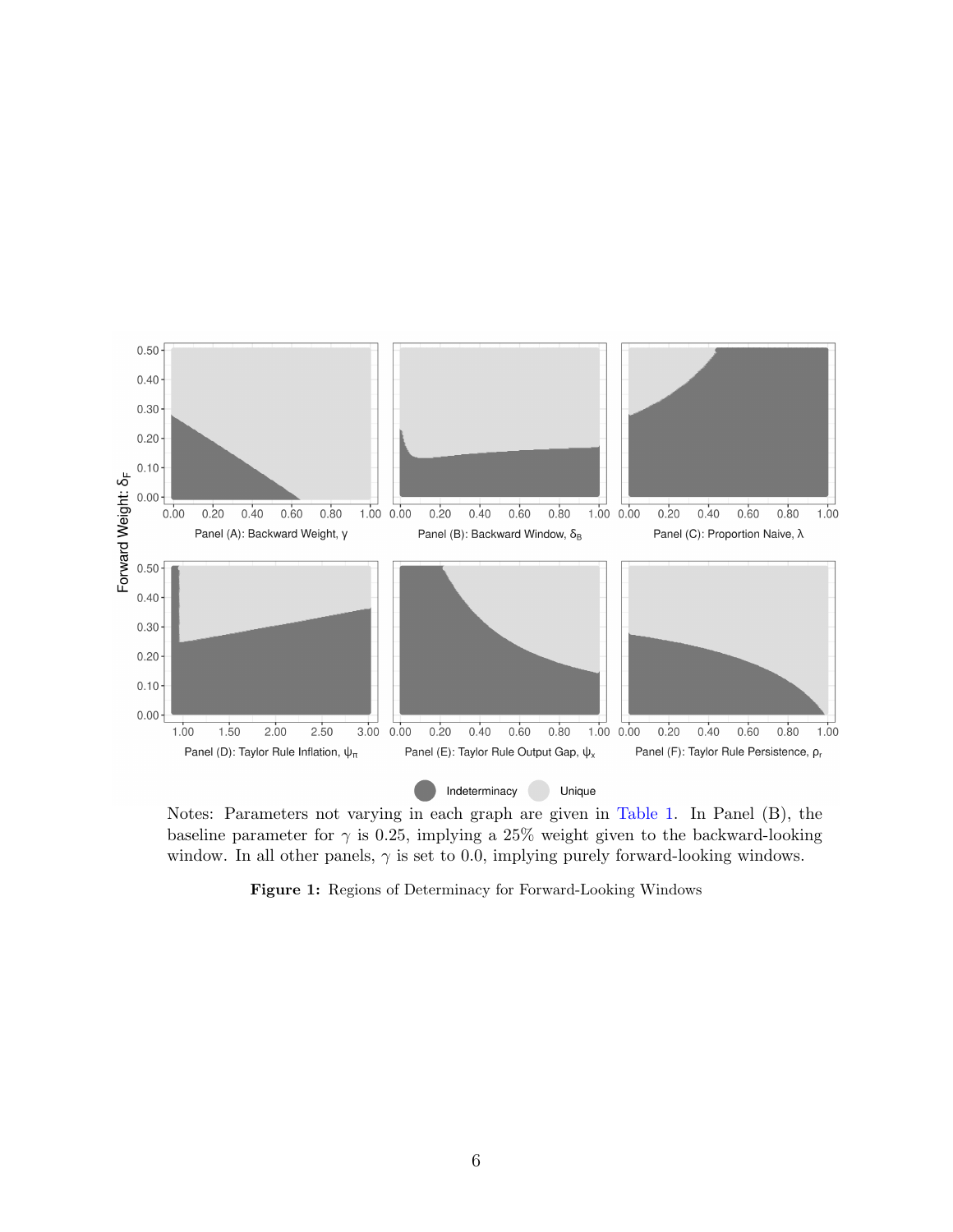purely forward-looking. The smallest value for  $\delta_F$  that delivers determinacy in this scenario is 0.28, so the largest possible forward-looking window is approximately 3.57 quarters. When  $\gamma \geq 0.63$ , all possible forward-looking windows yield determinate solutions. This implies, though, that the target window has at least a 63% weight on the current inflation rate, and therefore at most a 37% weight on future inflation.

Panel (B) shows how the length of the backward-looking window affects determinacy. The minimal combinations of values for  $\delta_B$  and  $\delta_F$  that achieve determinacy are each 0.14, implying the longest the forward-looking and backward-looking windows can be are approximately 7.14 quarters. Panel (C) reveals that the presence of na¨ıve agents have crucial implications for determinacy. When more than  $40\%$  of agents form naïve expectations, no purely forwardlooking window for AIT leads to determinacy.

Panels (D), (E), and (F) show how the length of the forward-looking window depends on the Taylor Rule coefficients. Larger response to inflation lead to more restrictive forward windows. Larger responses to the output gap are necessary are also important for determinacy. Values of  $\psi_x \geq 0.2$  are necessary and larger values allow for longer forward windows. Monetary policy persistence can play an important role. The stronger is persistence, the longer can be the forward looking window.

#### 4. Conclusion

Forward-looking AIT has important implications for monetary policy to avoid issues of indeterminacy. We find large ranges of indeterminacy, especially when a large portion of aggregate expectations are naïve, when little weight is put on the output gap, and when the forward window is greater than two years. Our findings suggest that the Fed can assure determinacy with a high rate of monetary policy persistence or with a target window that puts significant weight on current and past inflation.

# References

- Budianto, F., Nakata, T., and Schmidt, S. (2020). Average inflation targeting and the interest rate lower bound. SSRN Scholarly Paper ID 3571423, Social Science Research Network, Rochester, NY.
- Clarida, R., Gali, J., and Gertler, M. (1999). The science of monetary policy: A New Keynesian perspective. Journal of Economic Literature, 37(4):1661–1707.